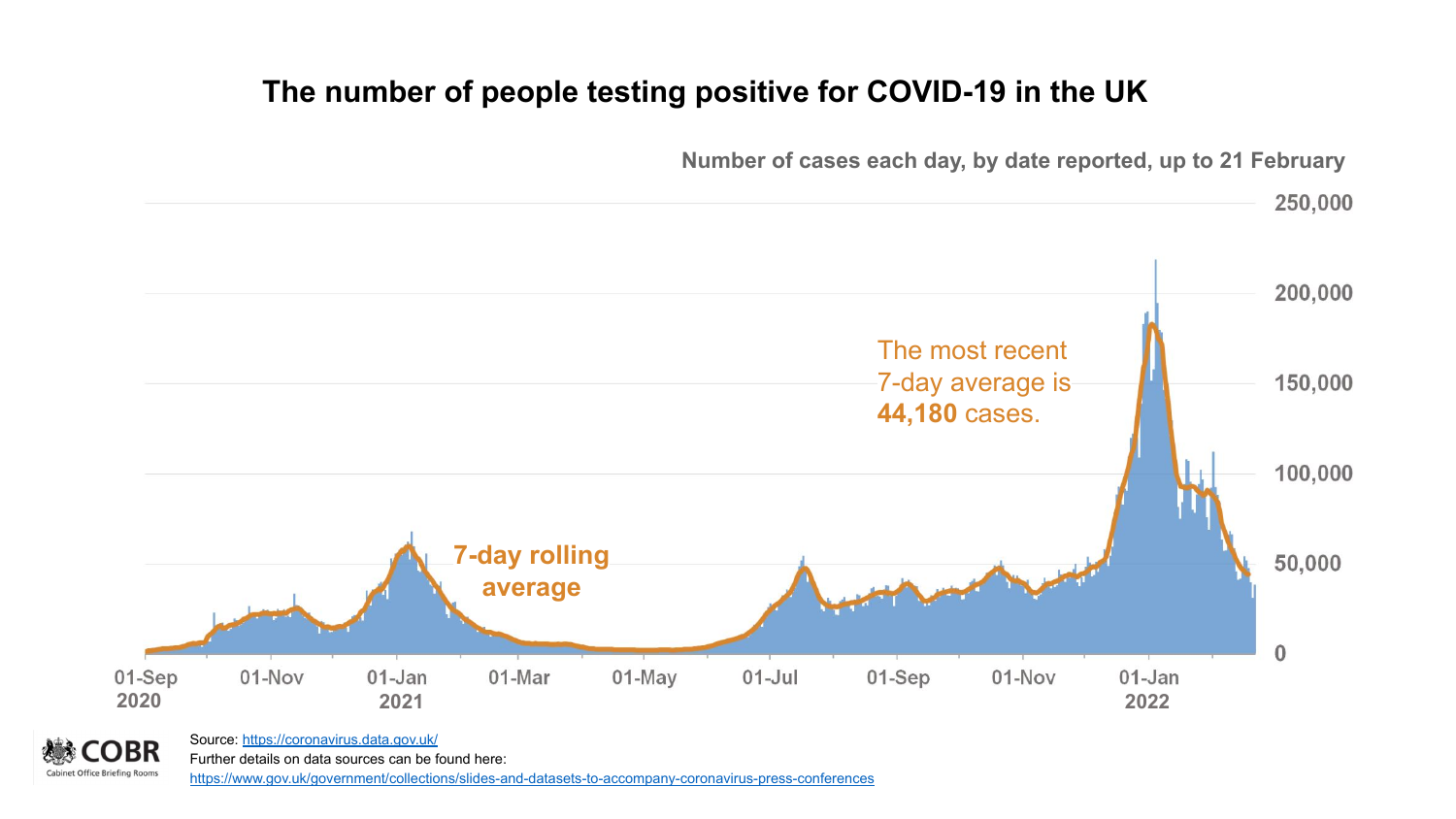### **The number of people in hospital with COVID-19 in the UK**

**Number of people in hospital each day, up to 18 February**





Source: <https://coronavirus.data.gov.uk/> Further details on data sources can be found here: <https://www.gov.uk/government/collections/slides-and-datasets-to-accompany-coronavirus-press-conferences>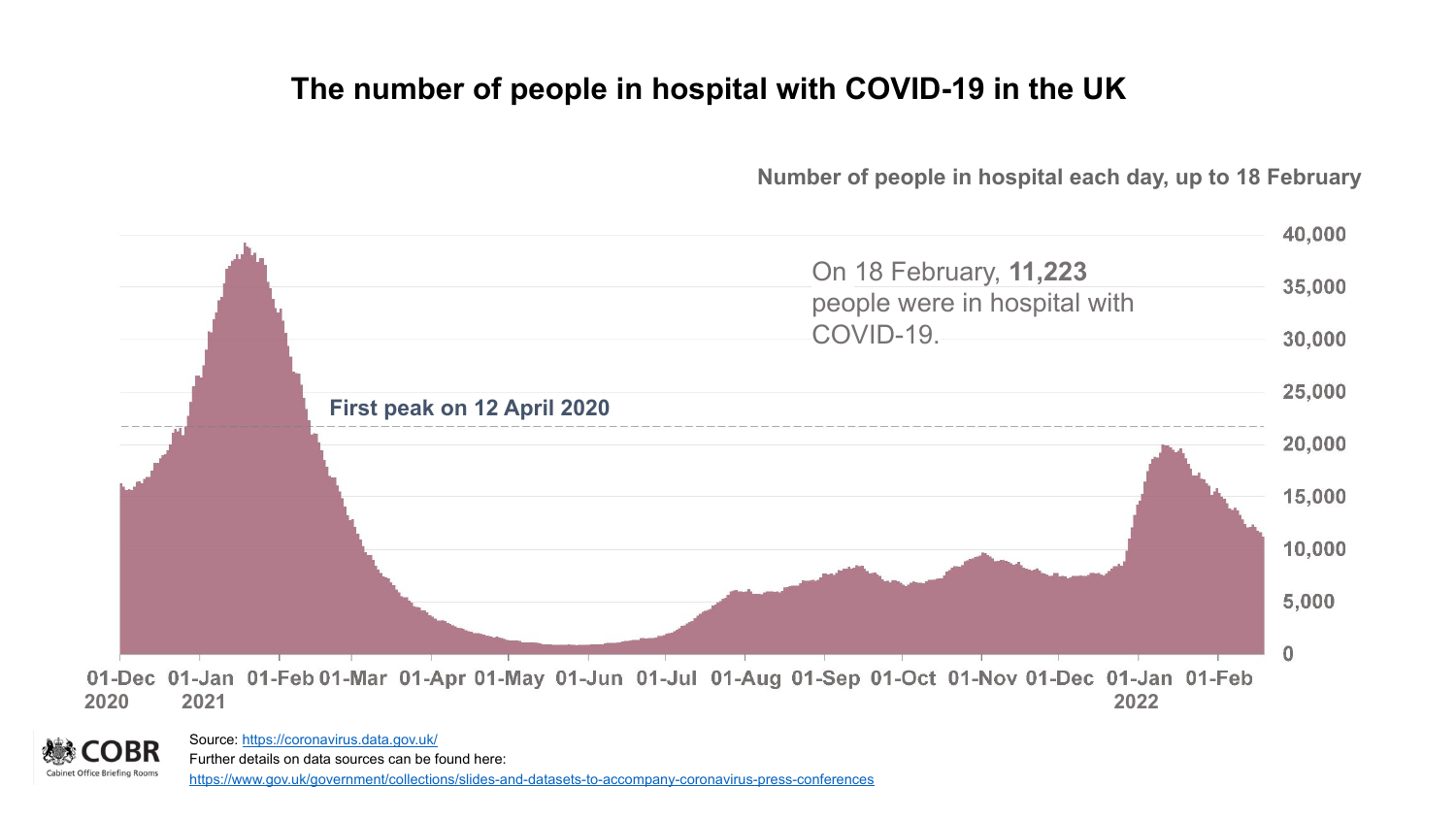## **The number of deaths of people who had a positive test result for COVID-19 in the UK**



Source: <https://coronavirus.data.gov.uk/>

Further details on data sources can be found here:

**Cabinet Office Briefing Rooms** 

<https://www.gov.uk/government/collections/slides-and-datasets-to-accompany-coronavirus-press-conferences>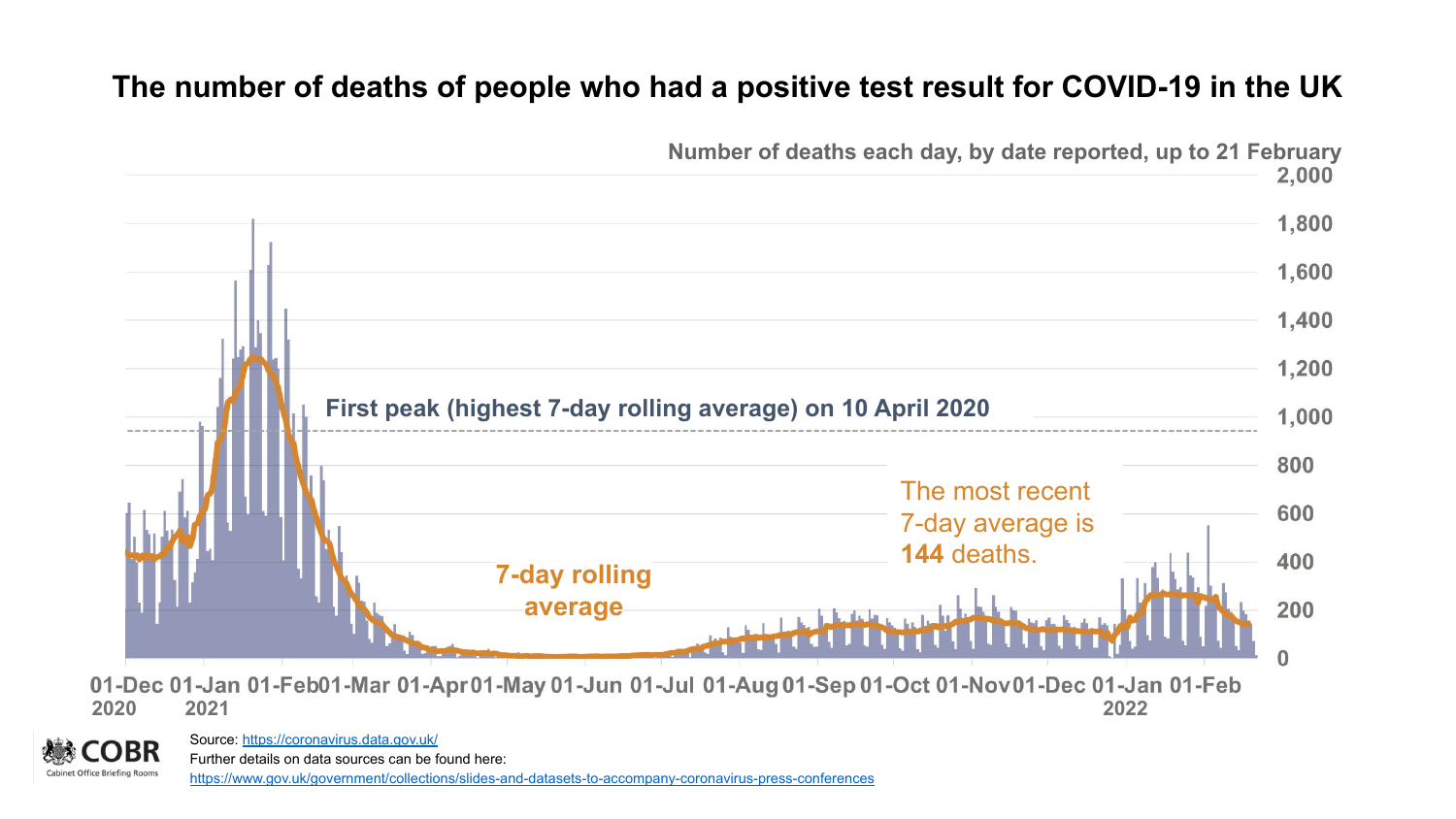## **The number of people aged 12 and over who have received a vaccination for COVID-19 in the UK**

**Cumulative number of people who have received a COVID-19 vaccination, by date reported, up to 20 February**

**Millions Over 52.5 million** individuals have received a first dose. Of these, over **48.8 million** have also received a second dose. **Over 38.0 million** people have received a booster or third dose. 50





Further details on data sources can be found here: <https://www.gov.uk/government/collections/slides-and-datasets-to-accompany-coronavirus-press-conferences>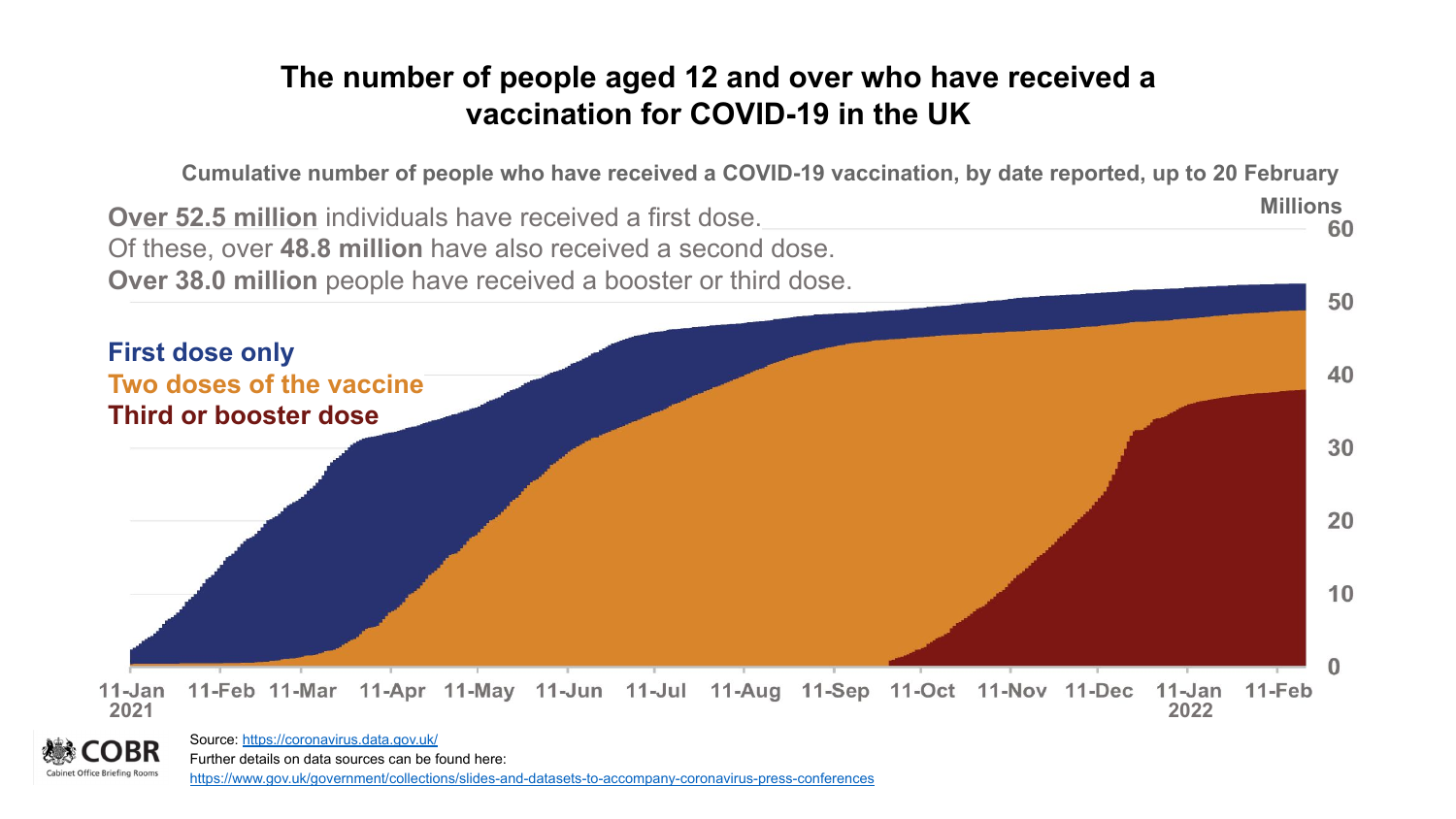## **Unadjusted rates of COVID-19 hospitalisation for vaccinated and unvaccinated people in England**

**Cases presenting to emergency care within 28 days of a positive test resulting in overnight inpatient admission, by specimen date, between 23 January 2022 and 13 February 2022**

**Rate per 100,000**



<https://www.gov.uk/government/collections/slides-and-datasets-to-accompany-coronavirus-press-conferences>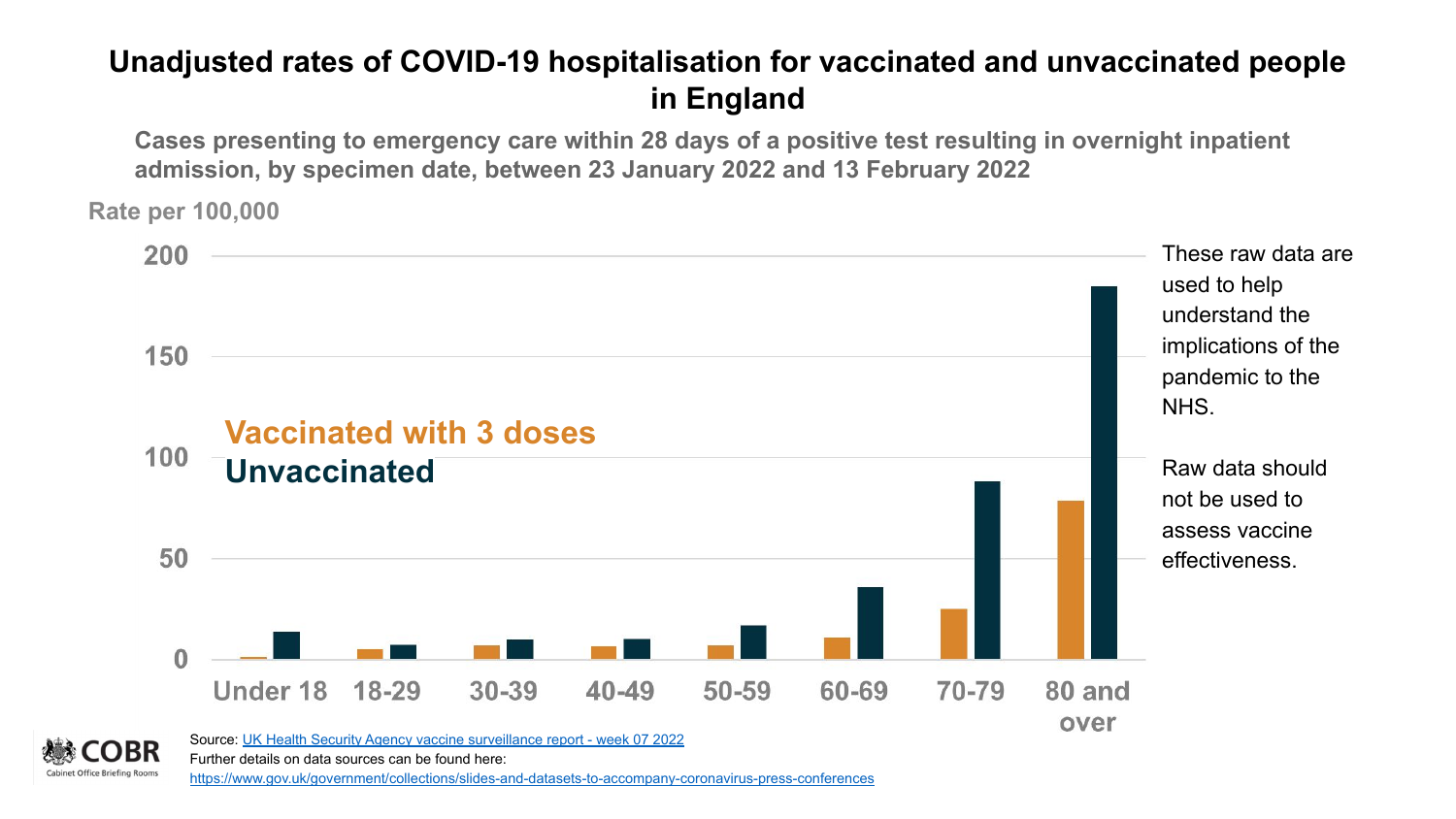### **Critical care admissions and COVID-19 vaccination status in England**

**Rate of admission to critical care with confirmed COVID-19 per 100,000 population per week (with 95% confidence interval) by vaccination status, assessed at 14 days prior to the positive COVID-19 test, and age group.** 

**Vaccinated third dose or booster Vaccinated two doses Vaccinated one dose Unvaccinated**



**Cabinet Office Briefing Rooms** 

Source: [Intensive Care National Audit and Research Centre \(ICNARC\) COVID-19 in critical care: England, Wales and Northern Ireland, 28 January 2022](https://www.icnarc.org/DataServices/Attachments/Download/3201997d-6980-ec11-913b-00505601089b) Further details on data sources can be found here: <https://www.gov.uk/government/collections/slides-and-datasets-to-accompany-coronavirus-press-conferences>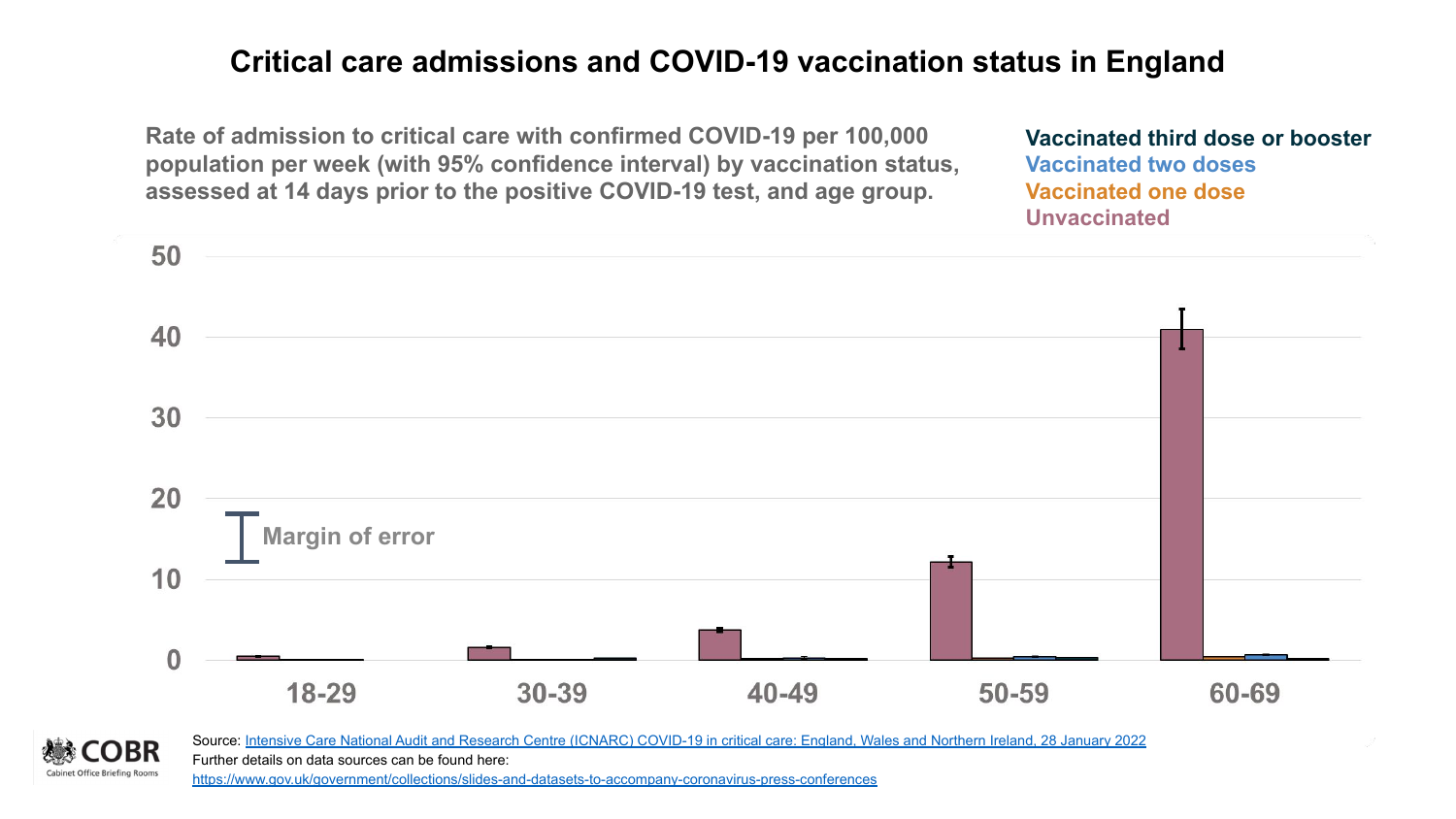### **Weekly registered deaths in England**

**Weekly registered deaths by date of registration, all persons, England, between 27 March 2020 and 04 February 2022**



Source: Office for Health Improvement and Disparities, [Excess mortality in England: weekly reports](https://www.gov.uk/government/statistics/excess-mortality-in-england-weekly-reports) BR

Further details on data sources can be found here:

**Cabinet Office Briefing Rooms** <https://www.gov.uk/government/collections/slides-and-datasets-to-accompany-coronavirus-press-conferences>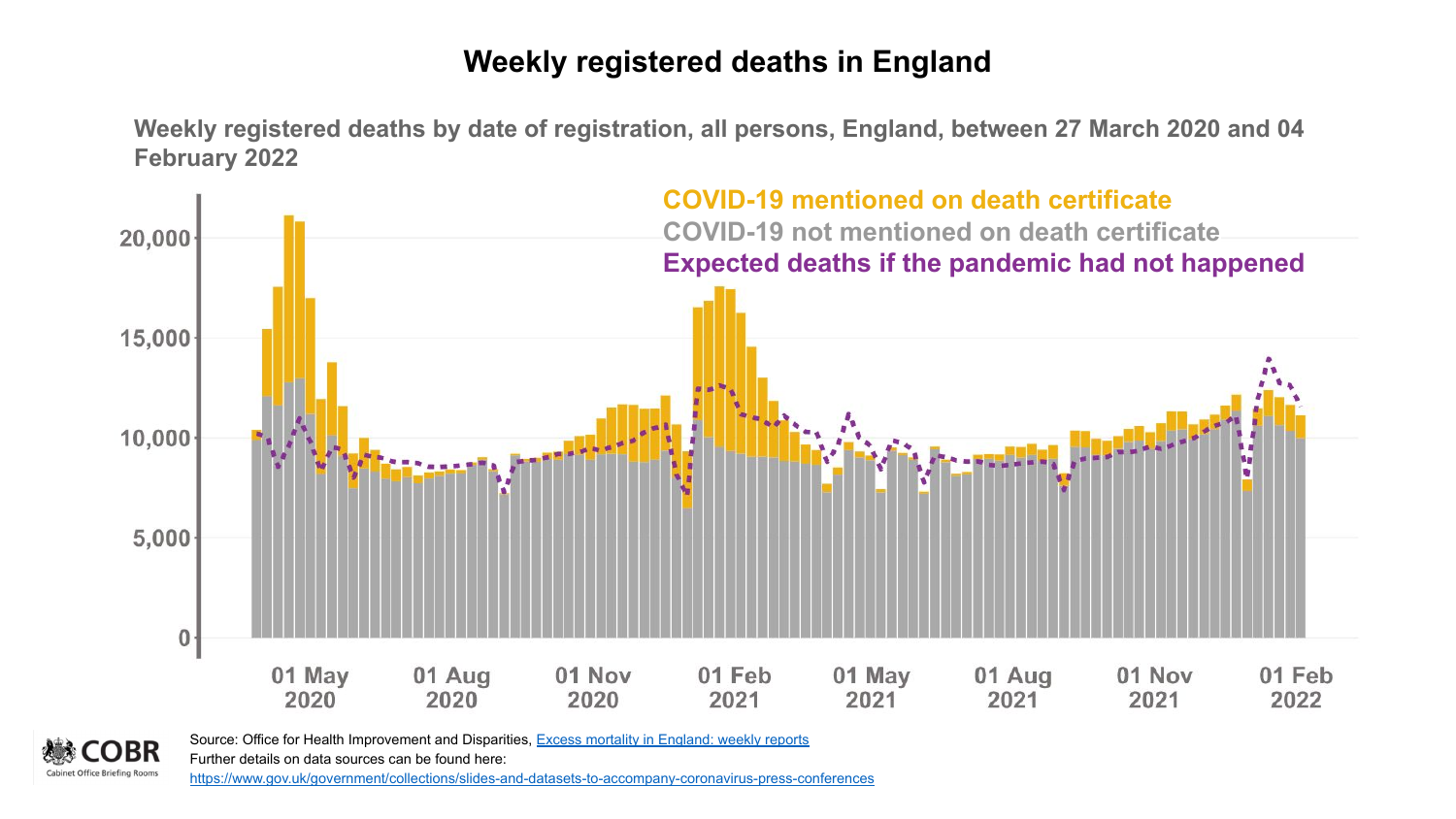### **Excess mortality in England**



**Weekly excess deaths by date of registration, all persons, England,** 

**Cabinet Office Briefing Rooms** <https://www.gov.uk/government/collections/slides-and-datasets-to-accompany-coronavirus-press-conferences>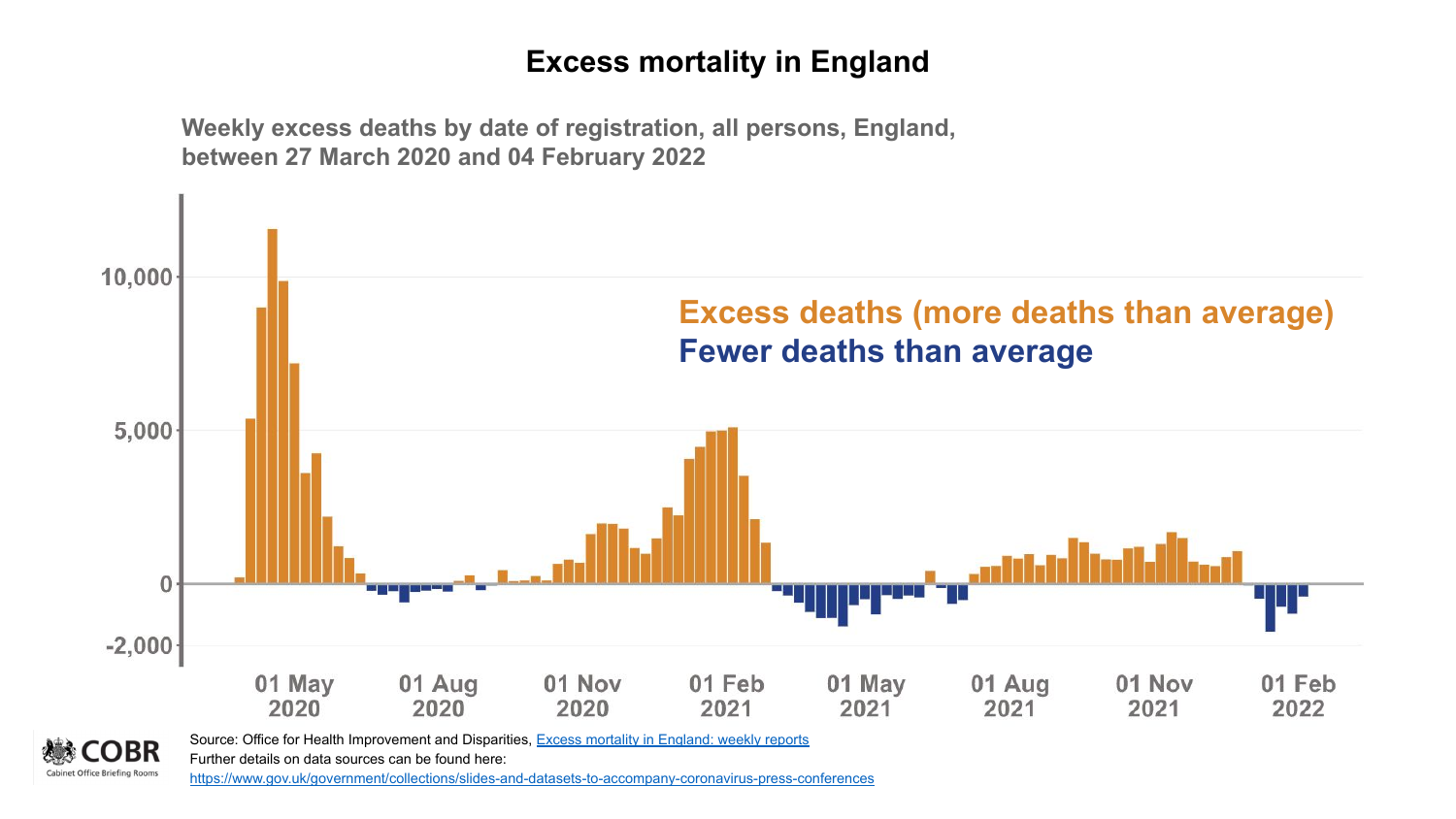### **The number of people testing positive for COVID-19 in the UK**

Number of people who have had at least one positive COVID-19 test result, either lab-reported or lateral flow device (England only), by date reported - the date the case was first included in the published totals. COVID-19 cases are identified by taking specimens from people and testing them for the presence of the SARS-CoV-2 virus. If the test is positive, this is referred to as a case. Positive rapid lateral flow test results can be confirmed with Polymerase Chain Reaction (PCR) tests taken within 72 hours. If these PCR test results are negative, these are not reported as cases. People tested positive more than once are only counted once. The 7-day rolling mean average of daily cases is plotted on the chart on the middle day of each seven day period.

As of 9 April 2021, the way cases are reported has changed. Cases that have been identified through a positive rapid lateral flow test are now removed for people who took PCR tests within 3 days that were all negative. Cases of this type that were previously reported have been removed from the cumulative total, reducing the total by 8,010. Newly reported numbers of cases for the UK and England were unaffected by the removal of these. Historical published date totals have not been changed.

*From 31 January 2022, UKHSA will move all COVID-19 case reporting in England to use a new episode-based definition which includes possible reinfections. Deaths within 28 days of positive test and deaths within 60 days of positive test were also updated on 1 February 2022 to include deaths following the most recent episode of infection using the new episode-based case definition in England.*

*Further information on recent changes can be found at:<https://coronavirus.data.gov.uk/details/whats-new/record/af008739-ffa3-47b8-8efc-ef109f2cfbdd>*

#### **People in hospital with COVID-19, UK**

Total number of people in hospital with COVID-19 in the UK. Definitions are not always consistent between the four nations. England data now covers all Acute Trusts, Mental Health Trusts and the Independent Sector and are reported daily by trusts to NHS England and NHS Improvement. Welsh data include confirmed COVID-19 patients in acute hospitals only, including those recovering.

### **COVID-19 daily deaths within 28 days of a positive test, UK:**

Number of deaths of people who had a positive test result for COVID-19 and died within 28 days of the first positive test. Data from the four nations are not directly comparable as methodologies and inclusion criteria vary. The 7-day rolling mean average of daily deaths is plotted on the chart on the middle day of each seven day period. Data presented is by date reported rather than date of death or registered. *Deaths within 28 days of positive test and deaths within 60 days of positive test were also be updated on 1 February 2022 to include deaths following the most recent episode of infection using the new episode-based case definition in England.*

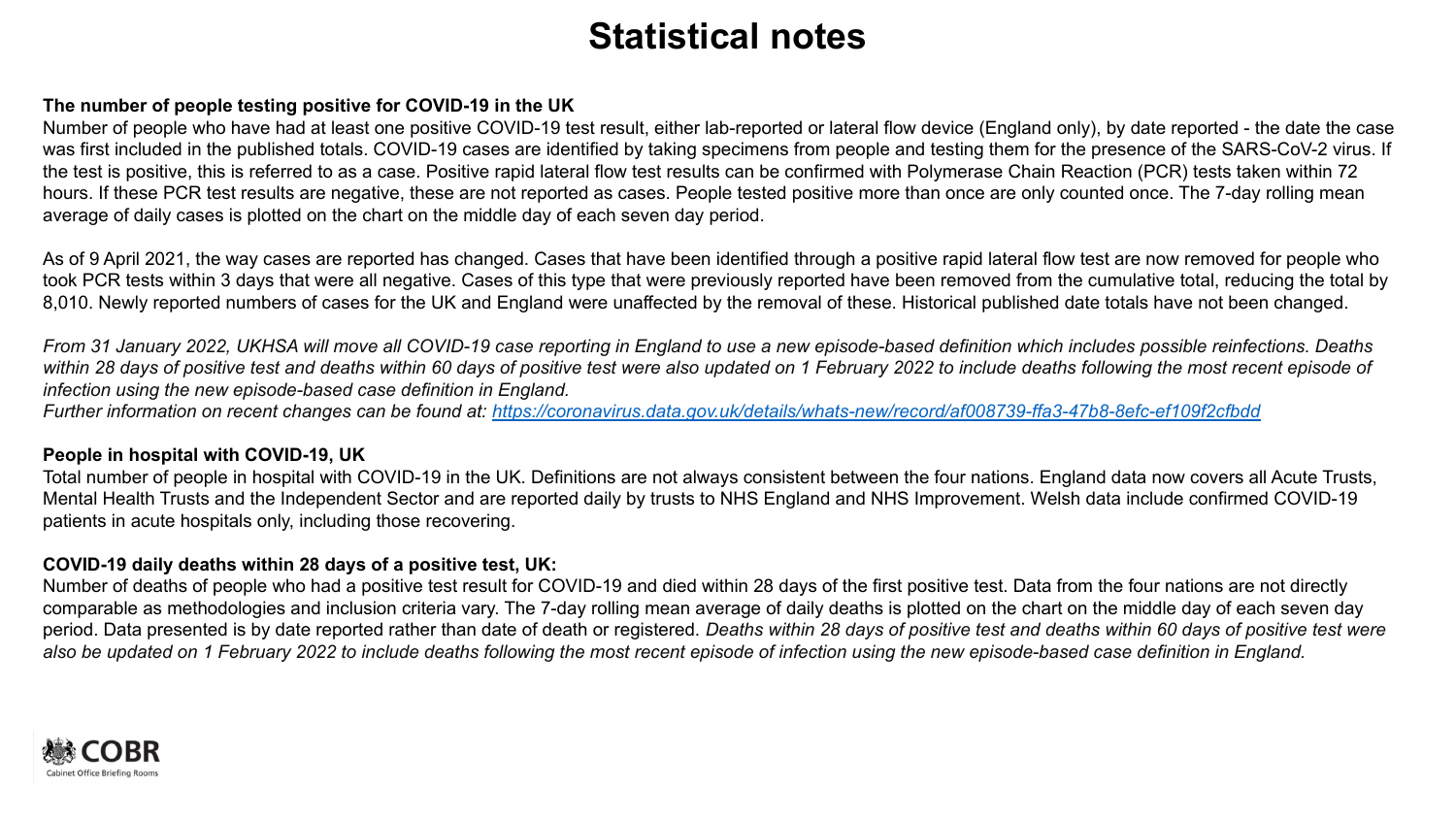#### **Number of people who have received a vaccination for COVID-19, UK:**

Number of people who have received a first dose or both a first and a second dose of a vaccination for COVID-19, by day on which the vaccine was reported. Data are reported daily, and include all vaccination events that are entered on the relevant system at the time of extract. This includes reported vaccines that were administered up to and including the date shown. England data includes vaccinations reported in the National Immunisation Management Service which is the system of record for the vaccination programme in England, including both hospital hubs and local vaccination services. Data are extracted at midnight on the date of report. Welsh data includes vaccinations reported in the Welsh Immunisation System. Data is extracted at 10pm on the date of report. Scottish data includes vaccinations reported in the Vaccination Management Tool. Data is extracted at 8:30am on the day following the date of report. Northern Ireland data are extracted at the end of day of the date of report.

#### **Number of booster and third vaccine doses, United Kingdom:**

The booster vaccination programme began on 16 September 2021. Booster doses are currently offered to people at highest risk from COVID-19 who received their second dose at least 6 months earlier, to give them longer-term protection. Third dose vaccinations are offered to people over 12 with severely weakened immune systems. Unlike boosters, third doses are considered part of a full vaccination course. Initially the vaccines were prioritised to be administered to the over-80s, care home residents and workers, and NHS staff. The number of people of all ages who received each dose is reported. The UK numbers by report date are the sum of the numbers reported individually by the four nations. Due to differing criteria for inclusion, some individuals may be counted in more than one nation's total. People of all ages are included. The individual nations in the UK started reporting on booster and third dose vaccinations at different times. The first time point in the series for the UK that includes data for all nations is 21 October 2021. Reporting of booster or third dose vaccinations started on 1 October 2021 in England. In Scotland, reporting of third dose vaccinations started on 7 October 2021 and reporting of booster dose vaccinations on 14 October 2021. In Wales, reporting of booster or third dose vaccinations started on 22 October 2021 and separate reporting of booster and third dose vaccinations started on 26 October 2021. In Northern Ireland, reporting of booster or third dose vaccinations started on 30 September 2021.

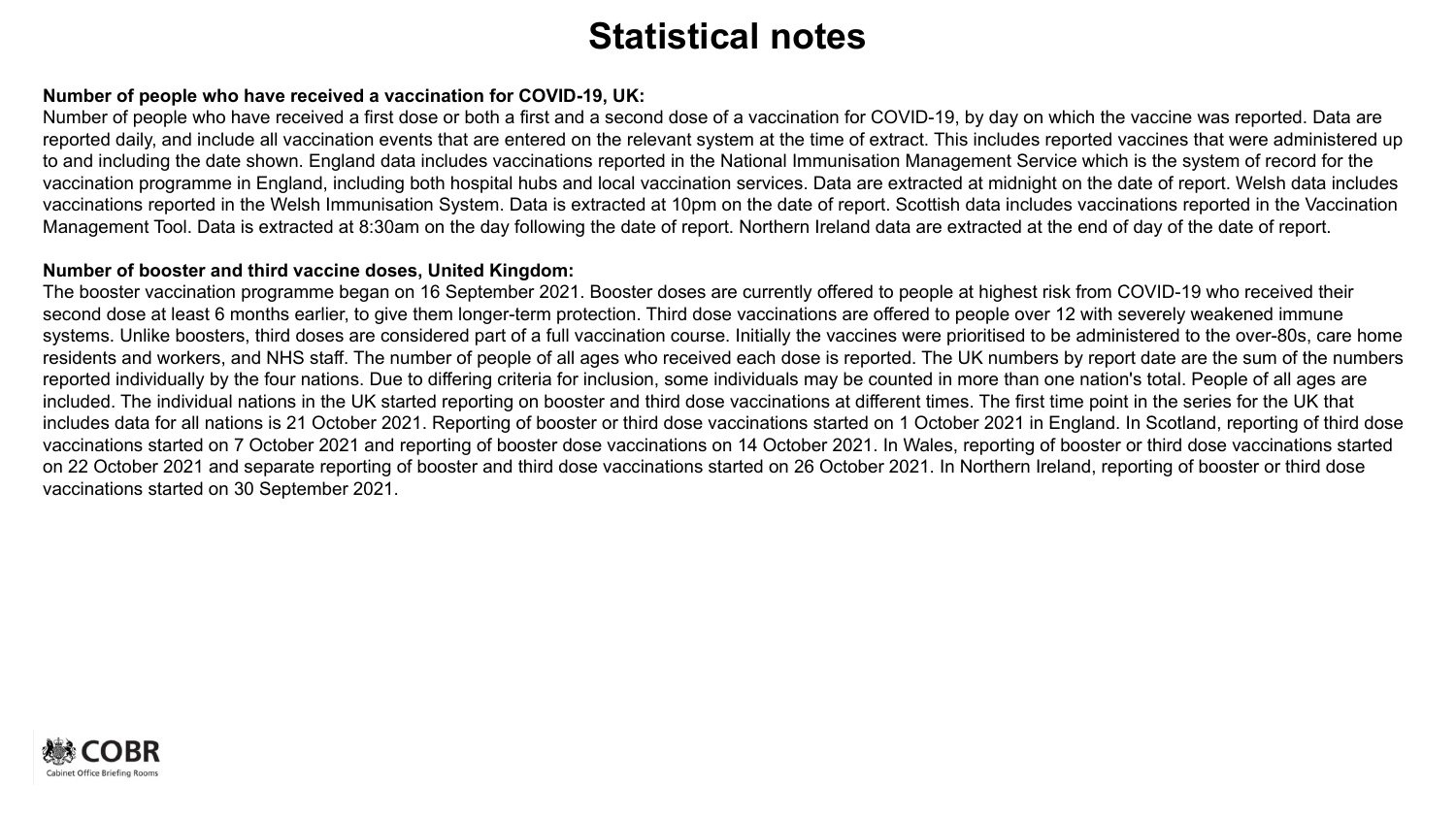### **Unadjusted rates of COVID-19 hospitalisation for vaccinated and unvaccinated people in England**

COVID-19 cases identified through routine collection from the Second Generation Surveillance System were linked to the National Immunisation Management System to derive vaccination status, using an individual's NHS number as the unique identifier. Attendance to emergency care at NHS trusts was derived from the Emergency Care DataSet (ECDS) managed by NHS Digital. The same data source was used to identify COVID-19 cases where the attendance to emergency care resulted in admission to an NHS trust. ECDS is updated weekly, and cases are linked to these data twice weekly. Data from ECDS are subject to reporting delays. Data from ECDS only report on cases who have been presented to emergency care and had a related overnight patient admission. These data will not show cases who were directly admitted as inpatients without presenting to emergency care. They cannot be used as an indicator of the number of people in hospital with COVID-19. The outcome of overnight inpatient admission following presentation to emergency care was limited to those occurring within 28 days of the earliest specimen date for a COVID-19 case. The rate of COVID-19 cases in fully vaccinated and unvaccinated groups was calculated using vaccine coverage data for each age group extracted from the National Immunisation Management Service.

In the context of very high vaccine coverage in the population, even with a highly effective vaccine, it is expected that a large proportion of hospitalisations and deaths would occur in vaccinated individuals, simply because a larger proportion of the population are vaccinated than unvaccinated and no vaccine is 100% effective. This is especially true because vaccination has been prioritised in individuals who are more susceptible or more at risk of severe disease. Individuals in risk groups may also be more at risk of hospitalisation or death due to non-COVID-19 causes, and thus may be hospitalised or die with COVID-19 rather than because of COVID-19.

The vaccination status of inpatients should not be used to assess vaccine effectiveness because of differences in risk, behaviour and testing in the vaccinated and unvaccinated populations. There are likely to be systematic differences between vaccinated and unvaccinated populations. For example:

People who are fully vaccinated may be more health conscious, more likely to get tested for COVID-19 and so more likely to be identified as a case;

Many of those who were at the head of the queue for vaccination are those at higher risk from COVID-19 due to their age, their occupation, their family circumstances or because of underlying health issues;

People who are fully vaccinated and people who are unvaccinated may behave differently, particularly with regard to social interactions and therefore may have differing levels of exposure to COVID-19;

People who have never been vaccinated are more likely to have caught COVID-19 in the weeks or months before the period of the cases covered in the report. This gives them some natural immunity to the virus for a few months which may have contributed to a lower case rate in the past few weeks.

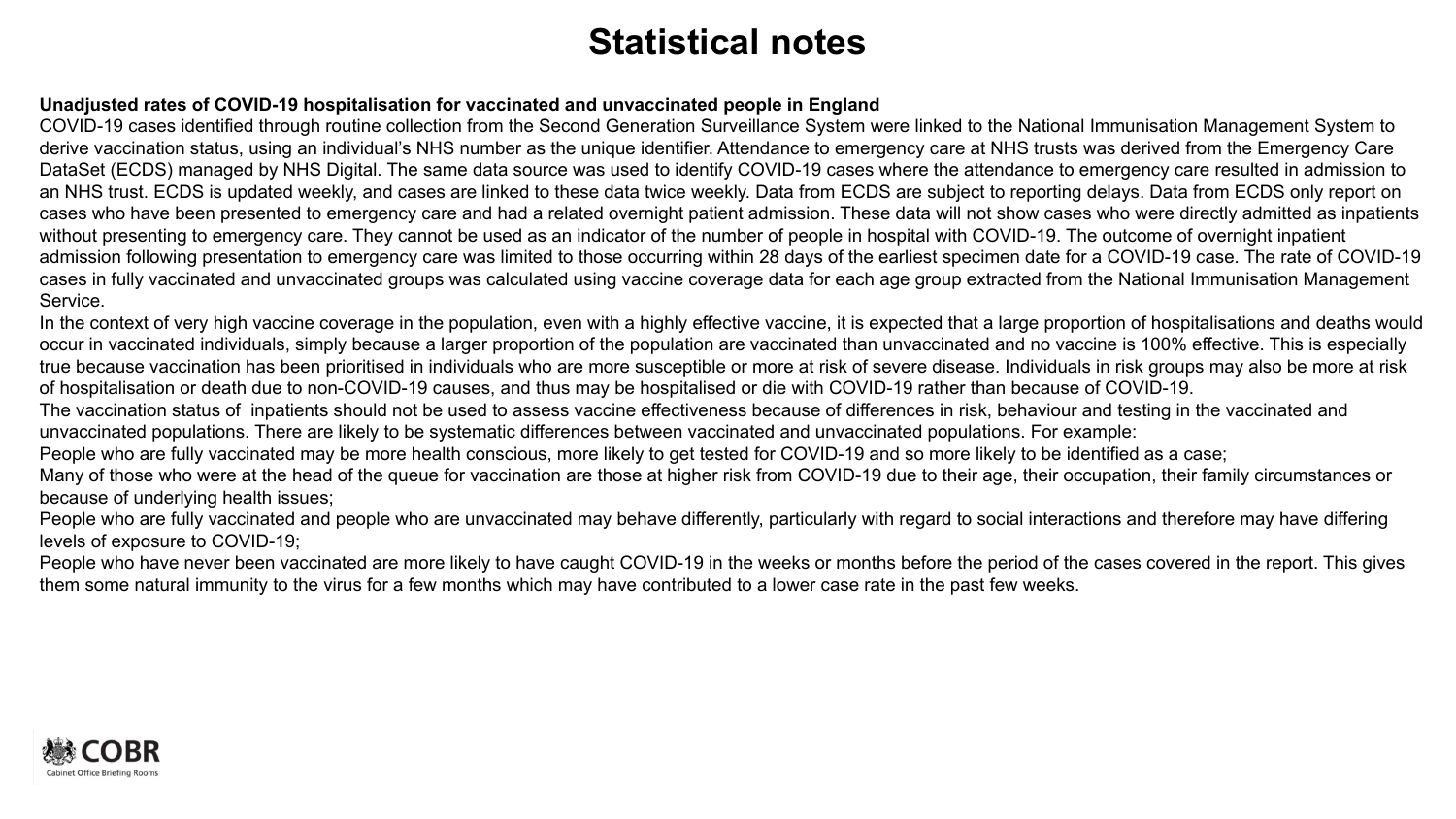### **Weekly rate of admission to critical care by age group and COVID-19 vaccination status:**

To ascertain COVID-19 vaccination status, ICNARC data for patients admitted to critical care units in England were linked with data from COVID-19 test results and from the National Immunisation Management System (NIMS) on the QResearch Trusted Research Environment. COVID-19 test results and NIMS data were only available for England. Patients were included in the analysis if they were aged 18 years or over, resident in England, and were successfully linked to a positive COVID-19 test between 28 days before and up to 2 days after admission to the critical care unit. Of 11,431 patients admitted to critical care units in England between 1 May 2021 and 15 December 2021 when the data were locked for linkage, 190 (1.7%) were missing NHS number and unable to be linked, 68 (0.6%) were aged under 18 years and 60 (0.5%) were not resident in England. Of the remaining 11,113 patients, 10,141 (91.3%) were successfully linked to a positive COVID-19 test between 28 days before and up to 2 days after admission to the critical care unit.

Based on knowledge that it takes 2-3 weeks following each vaccination to reach maximum effectiveness, vaccination status was defined (prior to analysis) as:

- Unvaccinated: Either no linked vaccination record in NIMS or first dose of vaccine received within 14 days prior to the positive COVID-19 test
- One dose: First dose of vaccine received at least 14 days prior to the positive COVID-19 test (includes patients that received a second dose within 14 days prior to the positive COVID-19 test)

• Two doses: Second dose of vaccine received at least 14 days prior to the positive COVID-19 test (includes patients that received a third or booster dose within 14 days prior to the positive COVID-19 test)

• Booster or three doses: Booster or third dose of vaccine received at least 14 days prior to the positive COVID-19 test (includes booster doses for adults that have received two doses and third doses for people with a weakened immune system)

As the numbers of people in the population at each vaccination status differ both between age groups and over time, rates of admission to critical care with confirmed COVID-19 were calculated per 100,000 population per week, allowing the denominators to change over time. Denominators for vaccinated patients were based on the numbers vaccinated from NIMS over the time period 17 April 2021 to 1 December 2021 (14 days prior to the date range of the analyses). Denominators for unvaccinated patients were based on the Office for National Statistics (ONS) population estimates for 2020 minus the numbers vaccinated.

### **The 70+ age group has been removed as Intensive Care Unit admission policy and timing of data collection means the results are not comparable with other age groups.**

Further information can be found at: [Intensive Care National Audit and Research Centre \(ICNARC\) COVID-19 in critical care: England, Wales and Northern Ireland, 28](https://www.icnarc.org/DataServices/Attachments/Download/3201997d-6980-ec11-913b-00505601089b) [January 2022](https://www.icnarc.org/DataServices/Attachments/Download/3201997d-6980-ec11-913b-00505601089b)